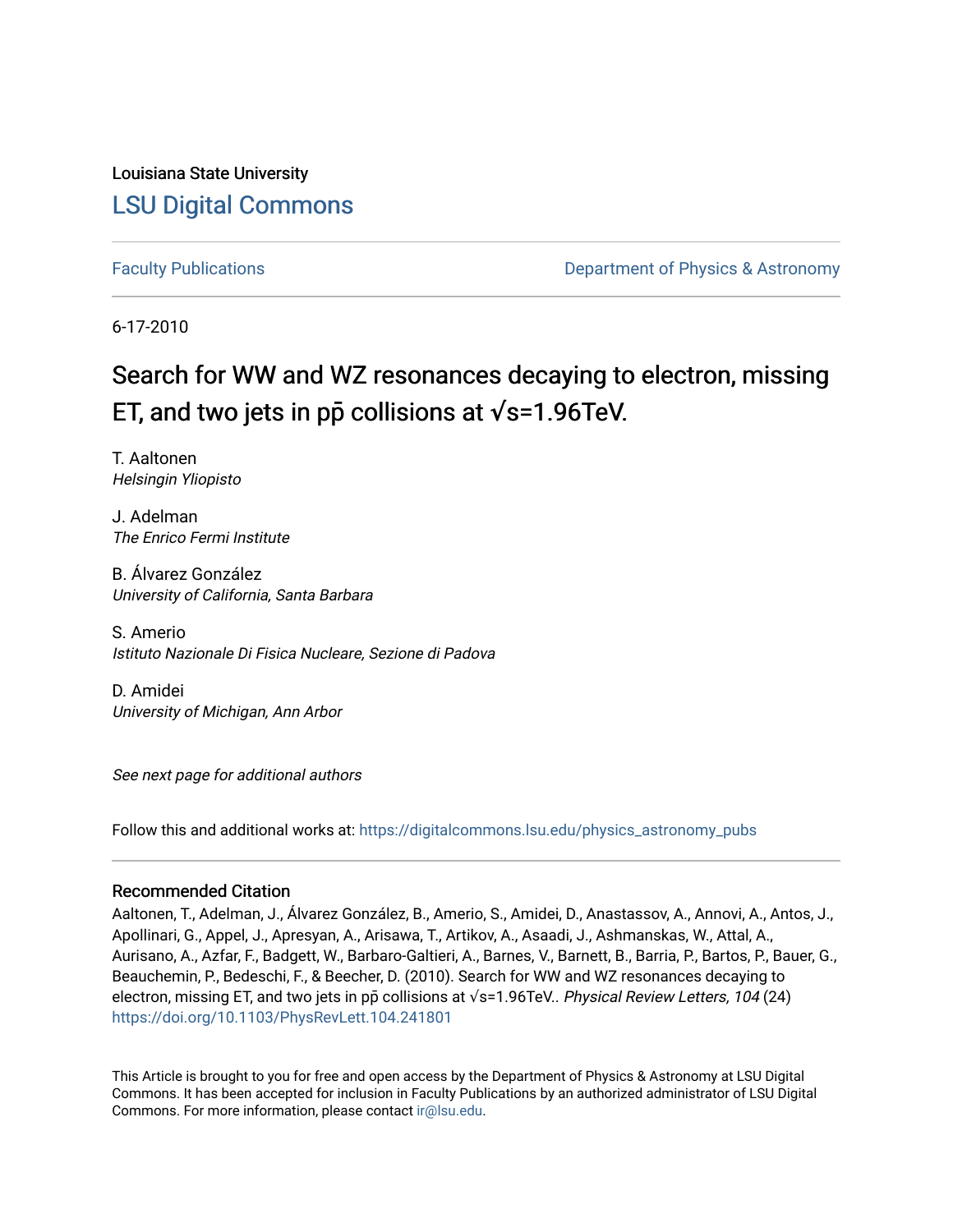## Authors

T. Aaltonen, J. Adelman, B. Álvarez González, S. Amerio, D. Amidei, A. Anastassov, A. Annovi, J. Antos, G. Apollinari, J. Appel, A. Apresyan, T. Arisawa, A. Artikov, J. Asaadi, W. Ashmanskas, A. Attal, A. Aurisano, F. Azfar, W. Badgett, A. Barbaro-Galtieri, V. E. Barnes, B. A. Barnett, P. Barria, P. Bartos, G. Bauer, P. H. Beauchemin, F. Bedeschi, and D. Beecher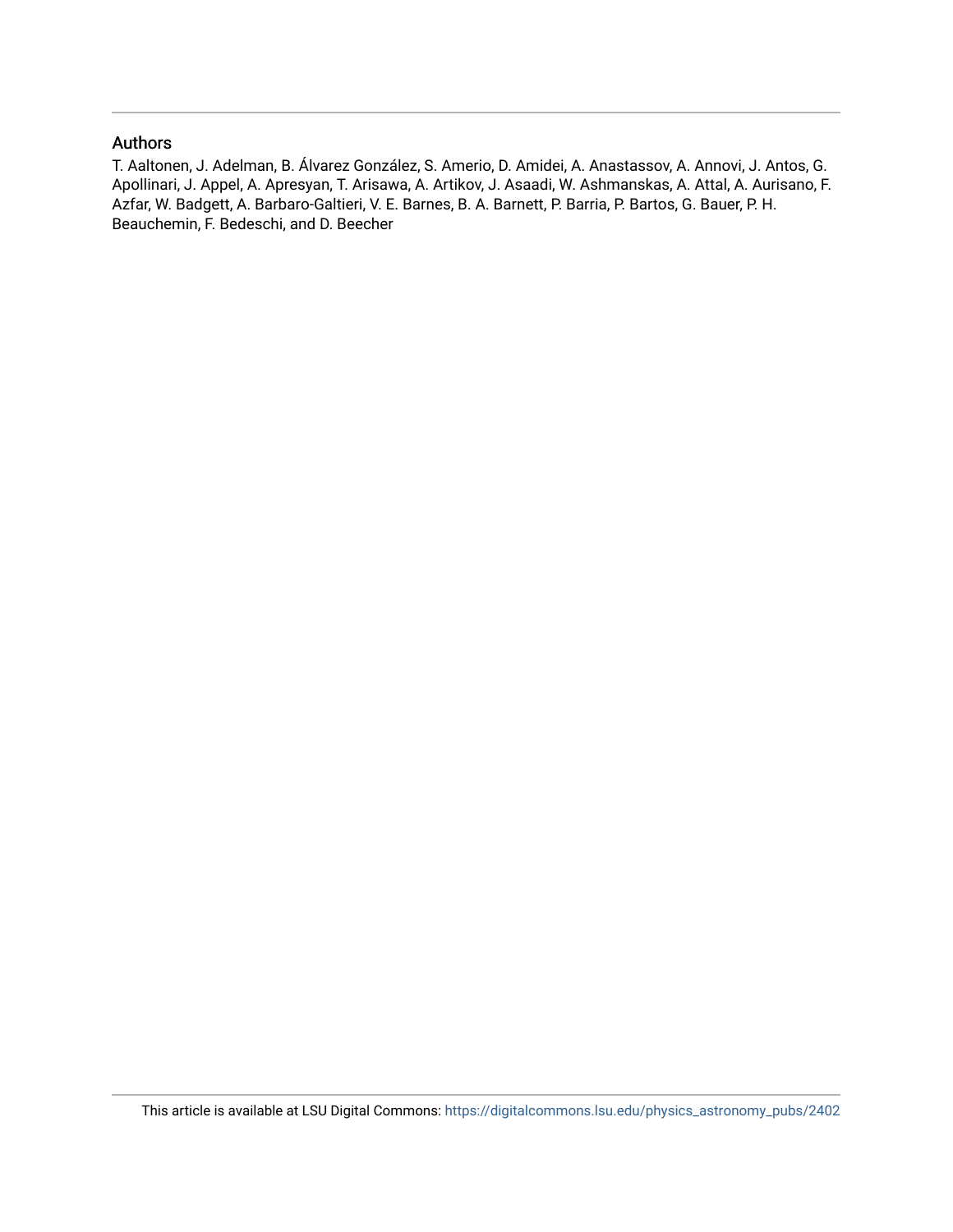

*Search for WW and WZ Resonances Decaying to Electron, Missing E[subscript T], and Two Jets in pp[over-bar] Collisions at [sqrt]s=1.96TeV.*

The MIT Faculty has made this article openly available. *[Please](https://libraries.mit.edu/forms/dspace-oa-articles.html) share* how this access benefits you. Your story matters.

| <b>Citation</b>     | CDF Collaboration et al. "Search for WW and WZ Resonances<br>Decaying to Electron, Missing E[subscript T], and Two Jets in<br>pp[over-bar] Collisions at [sqrt]s=1.96 TeV" Physical Review Letters<br>104.24 (2010): 241801. © 2010 The American Physical Society. |  |  |
|---------------------|--------------------------------------------------------------------------------------------------------------------------------------------------------------------------------------------------------------------------------------------------------------------|--|--|
| <b>As Published</b> | http://dx.doi.org/10.1103/PhysRevLett.104.241801                                                                                                                                                                                                                   |  |  |
| <b>Publisher</b>    | <b>American Physical Society</b>                                                                                                                                                                                                                                   |  |  |
| <b>Version</b>      | Final published version                                                                                                                                                                                                                                            |  |  |
|                     |                                                                                                                                                                                                                                                                    |  |  |
| <b>Citable link</b> | http://hdl.handle.net/1721.1/60664                                                                                                                                                                                                                                 |  |  |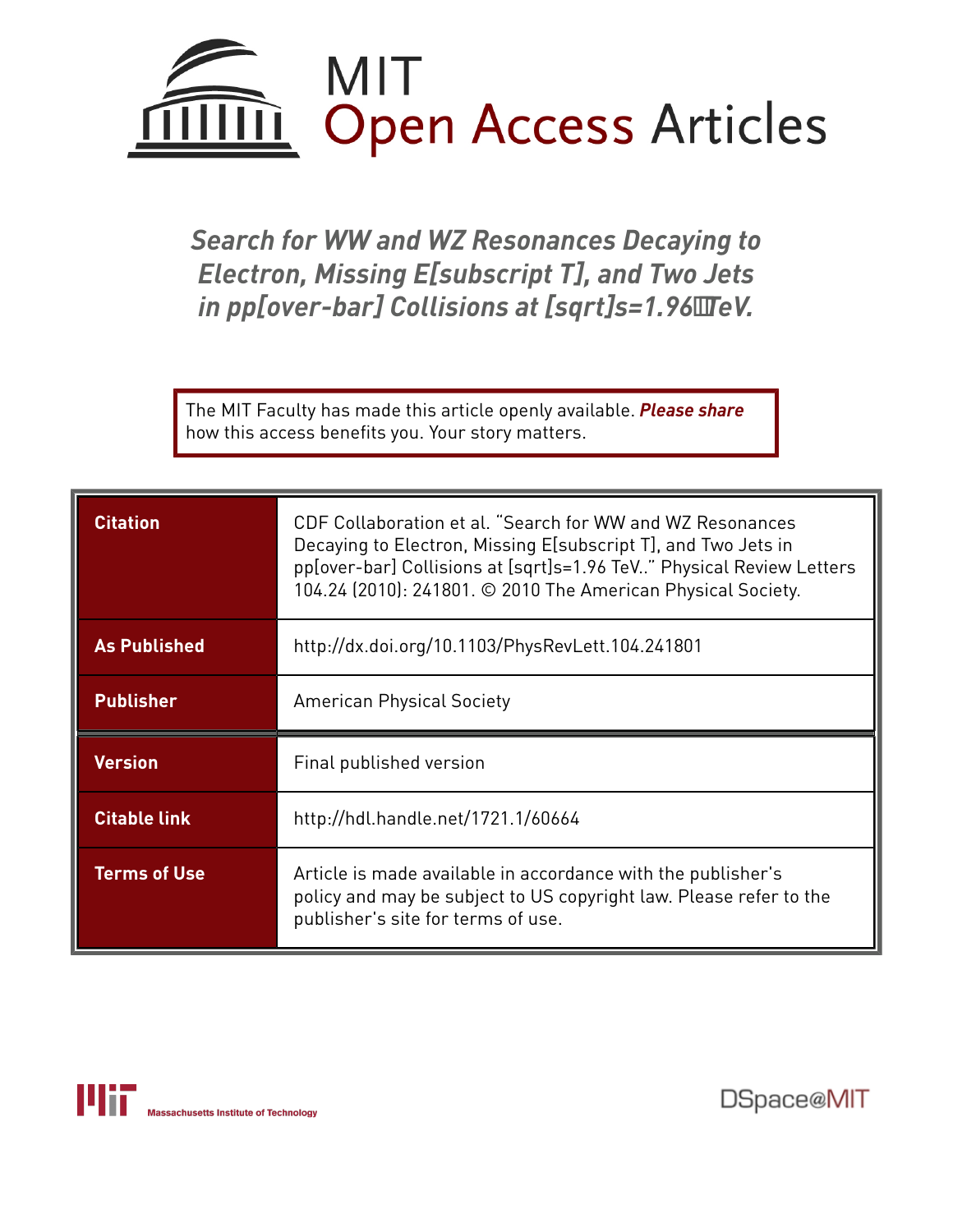## Search for WW and WZ Resonances Decaying to Electron, Missing  $E_T$ , and Two Jets Resonances Decaying to Electron, **Note that the View Collisions at**  $\sqrt{s} = 1.96 \text{ TeV}$ .

<span id="page-3-18"></span><span id="page-3-17"></span><span id="page-3-16"></span><span id="page-3-15"></span><span id="page-3-14"></span><span id="page-3-13"></span><span id="page-3-12"></span><span id="page-3-11"></span><span id="page-3-10"></span><span id="page-3-9"></span><span id="page-3-8"></span><span id="page-3-7"></span><span id="page-3-6"></span><span id="page-3-5"></span><span id="page-3-4"></span><span id="page-3-3"></span><span id="page-3-2"></span><span id="page-3-1"></span><span id="page-3-0"></span>T. Aaltonen,<sup>25</sup> J. Adelman,<sup>15</sup> B. Álvarez González,<sup>13,[x](#page-10-0)</sup> S. Amerio,<sup>46,45</sup> D. Amidei,<sup>36</sup> A. Anastassov,<sup>40</sup> A. Annovi,<sup>21</sup> J. Antos,<sup>16</sup> G. Apollinari,<sup>19</sup> J. Appel,<sup>19</sup> A. Apresyan,<sup>54</sup> T. Arisawa,<sup>65</sup> A. Artikov,<sup>17</sup> J. Asaadi,<sup>60</sup> W. Ashmanskas,<sup>19</sup> A. Attal,<sup>4</sup> A. Aurisano,<sup>60</sup> F. Azfar,<sup>44</sup> W. Badgett,<sup>19</sup> A. Barbaro-Galtieri,<sup>30</sup> V.E. Barnes,<sup>54</sup> B. A. Barnett,<sup>27</sup> P. Barria,<sup>51,49</sup> P. Bartos, <sup>16</sup> G. Bauer, <sup>34</sup> P.-H. Beauchemin, <sup>35</sup> F. Bedeschi, <sup>49</sup> D. Beecher, <sup>32</sup> S. Behari, <sup>27</sup> G. Bellettini, <sup>50, 49</sup> J. Bellinger, <sup>67</sup> D. Benj[a](#page-9-0)min,<sup>18</sup> A. Beretvas,<sup>19</sup> A. Bhatti,<sup>56</sup> M. Binkley,<sup>19,a</sup> D. Bisello,<sup>46,45</sup> I. Bizjak,<sup>32[,ee](#page-10-1)</sup> R. E. Blair,<sup>2</sup> C. Blocker,<sup>8</sup> B. Blumenfeld,<sup>27</sup> A. Bocci,<sup>18</sup> A. Bodek,<sup>55</sup> V. Boisvert,<sup>55</sup> D. Bortoletto,<sup>54</sup> J. Boudreau,<sup>53</sup> A. Boveia,<sup>12</sup> B. Brau,<sup>12[,b](#page-9-1)</sup> A. Bridgeman,<sup>26</sup> L. Brigliadori,<sup>7,6</sup> C. Bromberg,<sup>37</sup> E. Brubaker,<sup>15</sup> J. Budagov,<sup>17</sup> H. S. Budd,<sup>55</sup> S. Budd,<sup>26</sup> K. Burkett,<sup>19</sup> G. Busetto,<sup>46,45</sup> P. Bussey,<sup>23</sup> A. Bu[z](#page-10-2)atu,<sup>35</sup> K. L. Byrum,<sup>2</sup> S. Cabrera,<sup>18,z</sup> C. Calancha,<sup>33</sup> S. Camarda,<sup>4</sup> M. Campanelli,<sup>32</sup> M. Campbell,<sup>36</sup> F. Canelli,<sup>15,19</sup> A. Canepa,<sup>48</sup> B. Carls,<sup>26</sup> D. Carlsmith,<sup>67</sup> R. Car[o](#page-10-3)si,<sup>49</sup> S. Carrillo,<sup>20,0</sup> S. Carron,<sup>19</sup> B. Casal,<sup>13</sup> M. Casarsa,<sup>19</sup> A. Castro,<sup>7,6</sup> P. Catastini,<sup>51,49</sup> D. Cauz,<sup>61</sup> V. Cavaliere,<sup>51,49</sup> M. Cavalli-Sforza,<sup>4</sup> A. Cerri,<sup>30</sup> L. Ce[r](#page-10-4)rito,<sup>32,r</sup> S. H. Chang,<sup>29</sup> Y. C. Chen,<sup>1</sup> M. Chertok,<sup>9</sup> G. Chiarelli,<sup>49</sup> G. Chlachidze,<sup>19</sup> F. Chlebana,<sup>19</sup> K. Cho,<sup>29</sup> D. Chokheli,<sup>17</sup> J. P. Chou,<sup>24</sup> K. Chung,<sup>19[,p](#page-10-5)</sup> W. H. Chung,<sup>67</sup> Y. S. Chung,<sup>55</sup> T. Chwalek,<sup>28</sup> C. I. Ciobanu,<sup>47</sup> M. A. Ciocci,<sup>51,49</sup> A. Clark,<sup>22</sup> D. Clark,<sup>8</sup> G. Compostella,<sup>45</sup> M. E. Convery,<sup>19</sup> J. Conway,<sup>9</sup> M. Corbo,<sup>47</sup> M. Cordelli,<sup>21</sup> C. A. Cox,<sup>9</sup> D. J. Cox,<sup>9</sup> F. Crescioli,<sup>50,49</sup> C. Cuenca Almenar,<sup>68</sup> J. Cuevas,<sup>13[,x](#page-10-0)</sup> R. Culbertson,<sup>19</sup> J.C. Cully,<sup>36</sup> D. Dagenhart,<sup>19</sup> N. d'Ascenzo,<sup>47[,w](#page-10-6)</sup> M. Datta,<sup>19</sup> T. Davies,<sup>23</sup> P. de Barbaro,<sup>55</sup> S. De Cecco,<sup>57</sup> A. Deisher,<sup>30</sup> G. De Lorenzo,<sup>4</sup> M. Dell'Orso,<sup>50,49</sup> C. Deluca,<sup>4</sup> L. Demortier,<sup>56</sup> J. Deng,<sup>18[,g](#page-9-2)</sup> M. Deninno,<sup>6</sup> M. d'Errico,<sup>46,45</sup> A. Di Canto,<sup>50,49</sup> B. Di Ruzza,<sup>49</sup> J. R. Dittmann,<sup>5</sup> M. D'Onofrio,<sup>4</sup> S. Donati,<sup>50,49</sup> P. Dong,<sup>19</sup> T. Dorigo,<sup>45</sup> S. Dube,<sup>59</sup> K. Ebina,<sup>65</sup> A. Elagin,<sup>60</sup> R. Erbacher,<sup>9</sup> D. Errede,<sup>26</sup> S. Errede,<sup>26</sup> N. Ershaidat,<sup>47[,dd](#page-10-7)</sup> R. Eusebi,<sup>60</sup> H. C. Fang,<sup>30</sup> S. Farrington,<sup>44</sup> W. T. Fedorko,<sup>15</sup> R. G. Feild,<sup>68</sup> M. Feindt,<sup>28</sup> J. P. Fernandez,<sup>33</sup> C. Ferrazza,<sup>52,49</sup> R. Field,<sup>20</sup> G. Flanagan,<sup>54,[t](#page-10-8)</sup> R. Forrest,<sup>9</sup> M. J. Frank,<sup>5</sup> M. Franklin,<sup>24</sup> J. C. Freeman,<sup>19</sup> I. Furic,<sup>20</sup> M. Gallinaro,<sup>56</sup> J. Galyardt,<sup>14</sup> F. Garberson,<sup>12</sup> J. E. Garcia,<sup>22</sup> A. F. Garfinkel,<sup>54</sup> P. Garosi,<sup>51,49</sup> H. Gerberich,<sup>26</sup> D. Gerdes,<sup>36</sup> A. Gessler,<sup>28</sup> S. Giagu,<sup>58,57</sup> V. Giakoumopoulou,<sup>3</sup> P. Giannetti,<sup>49</sup> K. Gibson,<sup>53</sup> J. L. Gimmell,<sup>55</sup> C. M. Ginsburg, <sup>19</sup> N. Giokaris, <sup>3</sup> M. Giordani, <sup>62,61</sup> P. Giromini, <sup>21</sup> M. Giunta, <sup>49</sup> G. Giurgiu, <sup>27</sup> V. Glagolev, <sup>17</sup> D. Glenzinski, <sup>19</sup> M. Gold,<sup>39</sup> N. Goldschmidt,<sup>20</sup> A. Golossanov,<sup>19</sup> G. Gomez,<sup>13</sup> G. Gomez-Ceballos,<sup>34</sup> M. Goncharov,<sup>34</sup> O. González,<sup>33</sup> I. Gorelov,<sup>39</sup> A. T. Goshaw,<sup>18</sup> K. Goulianos,<sup>56</sup> A. Gresele,<sup>46,45</sup> S. Grinstein,<sup>4</sup> C. Grosso-Pilcher,<sup>15</sup> R. C. Group,<sup>19</sup> U. Grundler,<sup>26</sup> J. Guimaraes da Costa,<sup>24</sup> Z. Gunay-Unalan,<sup>37</sup> C. Haber,<sup>30</sup> S.R. Hahn,<sup>19</sup> E. Halkiadakis,<sup>59</sup> B.-Y. Han,<sup>55</sup> J. Y. Han,<sup>55</sup> F. Happacher,<sup>21</sup> K. Hara,<sup>63</sup> D. Hare,<sup>59</sup> M. Hare,<sup>64</sup> R. F. Harr,<sup>66</sup> M. Hartz,<sup>53</sup> K. Hatakeyama,<sup>5</sup> C. Hays,<sup>44</sup> M. Heck,<sup>28</sup> J. Heinrich,<sup>48</sup> M. Herndon,<sup>67</sup> J. Heuser,<sup>28</sup> S. Hewamanage,<sup>5</sup> D. Hidas,<sup>59</sup> C. S. Hill,<sup>12[,d](#page-9-3)</sup> D. Hirschbuehl,<sup>28</sup> A. Hocker,<sup>19</sup> S. Hou,<sup>1</sup> M. Houlden,<sup>31</sup> S.-C. Hsu,<sup>30</sup> R. E. Hughes,<sup>41</sup> M. Hurwitz,<sup>15</sup> U. Husemann,<sup>68</sup> M. Hussein,<sup>37</sup> J. Huston,<sup>37</sup> J. Incandela,<sup>12</sup> G. Introzzi,<sup>49</sup> M. Iori,<sup>58,57</sup> A. Ivanov,<sup>9,[q](#page-10-9)</sup> E. James,<sup>19</sup> D. Jang,<sup>14</sup> B. Jayatilaka,<sup>18</sup> E. J. Jeon,<sup>29</sup> M. K. Jha,<sup>6</sup> S. Jindariani,<sup>19</sup> W. Johnson,<sup>9</sup> M. Jones,<sup>54</sup> K. K. Joo,<sup>29</sup> S. Y. Jun,<sup>14</sup> J. E. Jung,<sup>29</sup> T. R. Junk,<sup>19</sup> T. Kamon,<sup>60</sup> D. Kar,<sup>20</sup> P. E. Karchin,<sup>66</sup> Y. Kato,<sup>43[,n](#page-10-10)</sup> R. Kephart,<sup>19</sup> W. Ketchum,<sup>15</sup> J. Keung,<sup>48</sup> V. Khotilovich,<sup>60</sup> B. Kilminster,<sup>19</sup> D. H. Kim,<sup>29</sup> H. S. Kim,<sup>29</sup> H. W. Kim,<sup>29</sup> J. E. Kim,<sup>29</sup> M. J. Kim,<sup>21</sup> S. B. Kim,<sup>29</sup> S. H. Kim,<sup>63</sup> Y. K. Kim,<sup>15</sup> N. Kimura,<sup>65</sup> L. Kirsch,<sup>8</sup> S. Klimenko,<sup>20</sup> B. R. Ko,<sup>18</sup> K. Kondo,<sup>65</sup> D. J. Kong,<sup>29</sup> J. Konigsberg,<sup>20</sup> A. Korytov,<sup>20</sup> A. V. Kotwal,<sup>18</sup> M. Kreps,<sup>28</sup> J. Kroll,<sup>48</sup> D. Krop,<sup>15</sup> N. Krumnack,<sup>5</sup> M. Kruse,<sup>18</sup> V. Krutelyov,<sup>12</sup> T. Kuhr,<sup>28</sup> N. P. Kulkarni,<sup>66</sup> M. Kurata,<sup>63</sup> S. Kwang,<sup>15</sup> A. T. Laasanen,<sup>54</sup> S. Lami,<sup>49</sup> S. Lammel,<sup>19</sup> M. Lancaster,<sup>32</sup> R. L. Lander,<sup>9</sup> K. Lannon,<sup>41,[v](#page-10-11)</sup> A. Lath,<sup>59</sup> G. Latino,  $51,49$  I. Lazzizzera,  $46,45$  T. LeCompte,  $^2$  E. Lee,  $^{60}$  H. S. Lee,  $^{15}$  J. S. Lee,  $^{29}$  S. W. Lee,  $^{60,y}$  $^{60,y}$  $^{60,y}$  S. Leone,  $^{49}$  J. D. Lewis,  $^{19}$ C.-J. Lin,<sup>30</sup> J. Linacre,<sup>44</sup> M. Lindgren,<sup>19</sup> E. Lipeles,<sup>48</sup> A. Lister,<sup>22</sup> D.O. Litvintsev,<sup>19</sup> C. Liu,<sup>53</sup> T. Liu,<sup>19</sup> N. S. Lockyer,<sup>48</sup> A. Loginov,<sup>68</sup> L. Lovas,<sup>16</sup> D. Lucchesi,<sup>46,45</sup> J. Lueck,<sup>28</sup> P. Lujan,<sup>30</sup> P. Lukens,<sup>19</sup> G. Lungu,<sup>56</sup> J. Lys,<sup>30</sup> R. Lysak,<sup>16</sup> D. MacQueen,<sup>35</sup> R. Madrak,<sup>19</sup> K. Maeshima,<sup>19</sup> K. Makhoul,<sup>34</sup> P. Maksimovic,<sup>27</sup> S. Malde,<sup>44</sup> S. Malik,<sup>32</sup> G. Manca,<sup>31,[f](#page-9-4)</sup> A. Manousakis-Katsikakis,<sup>3</sup> F. Margaro[l](#page-10-13)i,<sup>54</sup> C. Marino,<sup>28</sup> C. P. Marino,<sup>26</sup> A. Martin,<sup>68</sup> V. Martin,<sup>23,1</sup> M. Martínez,<sup>4</sup> R. Martínez-Ballarín,<sup>33</sup> P. Mastrandrea,<sup>57</sup> M. Mathis,<sup>27</sup> M. E. Mattson,<sup>66</sup> P. Mazzanti,<sup>6</sup> K. S. McFarland,<sup>55</sup> P. McIntyre,<sup>60</sup> R. McNulty,<sup>31,[k](#page-10-14)</sup> A. Mehta,<sup>31</sup> P. Mehtala,<sup>25</sup> A. Menzione,<sup>49</sup> C. Mesropian,<sup>56</sup> T. Miao,<sup>19</sup> D. Mietlicki,<sup>36</sup> N. Miladinovic,<sup>8</sup> R. Miller,<sup>37</sup> C. Mills,<sup>24</sup> M. Milnik,<sup>28</sup> A. Mitra,<sup>1</sup> G. Mitselmakher,<sup>20</sup> H. Miyake,<sup>63</sup> S. Moed,<sup>24</sup> N. Moggi,<sup>6</sup> M. N. Mondragon,<sup>19[,o](#page-10-3)</sup> C. S. Moon,<sup>29</sup> R. Moore,<sup>19</sup> M. J. Morello,<sup>49</sup> J. Morlock,<sup>28</sup> P. Movilla Fernandez,<sup>19</sup> J. Mülmenstädt,<sup>30</sup> A. Mukherjee,<sup>19</sup> Th. Muller,<sup>28</sup> P. Murat,<sup>19</sup> M. Mussini,<sup>7,6</sup> J. Nachtman,<sup>19[,p](#page-10-5)</sup> Y. Nagai,<sup>63</sup> J. Naganoma,<sup>63</sup> K. Nakamura,<sup>63</sup> I. Nakano,<sup>42</sup> A. Napier,<sup>64</sup> J. Nett,<sup>67</sup> C. Neu,<sup>48[,bb](#page-10-15)</sup> M. S. Neubauer,<sup>26</sup> S. Neubauer,<sup>28</sup> J. Nielsen,<sup>30,[h](#page-10-16)</sup> L. Nodulman,<sup>2</sup> M. Norman,  $^{11}$  O. Norniella,  $^{26}$  E. Nurse,  $^{32}$  L. Oakes,  $^{44}$  S. H. Oh,  $^{18}$  Y. D. Oh,  $^{29}$  I. Oksuzian,  $^{20}$  T. Okusawa,  $^{43}$  R. Orava,  $^{25}$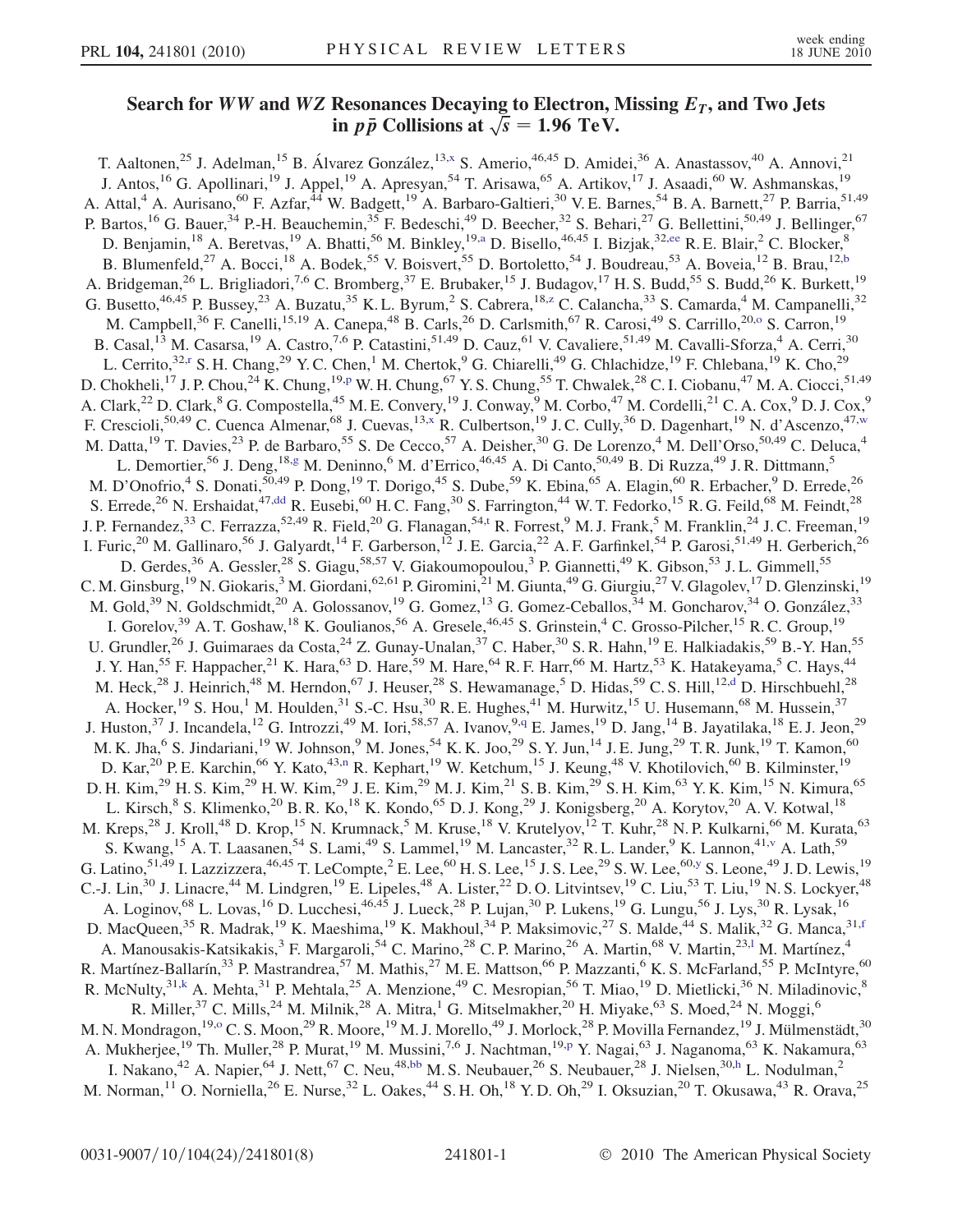<span id="page-4-6"></span><span id="page-4-3"></span>K. Osterberg,<sup>25</sup> S. Pagan Griso,<sup>46,45</sup> C. Pagliarone,<sup>61</sup> E. Palencia,<sup>19</sup> V. Papadimitriou,<sup>19</sup> A. Papaikonomou,<sup>28</sup> A. A. Paramanov,<sup>2</sup> B. Parks,<sup>41</sup> S. Pashapour,<sup>35</sup> J. Patrick,<sup>19</sup> G. Pauletta,<sup>62,61</sup> M. Paulini,<sup>14</sup> C. Paus,<sup>34</sup> T. Peiffer,<sup>28</sup> D. E. Pellett,<sup>9</sup> A. Penzo,<sup>61</sup> T. J. Phillips,<sup>18</sup> G. Piacentino,<sup>49</sup> E. Pianori,<sup>48</sup> L. Pinera,<sup>20</sup> K. Pitts,<sup>26</sup> C. Plager,<sup>10</sup> L. Pondrom,<sup>67</sup> K. Potamianos,<sup>54</sup> O. Poukhov,<sup>17[,a](#page-9-0)</sup> F. Prokoshin,<sup>17[,aa](#page-10-17)</sup> A. Pronko,<sup>19</sup> F. Ptohos,<sup>19[,j](#page-10-18)</sup> E. Pueschel,<sup>14</sup> G. Punzi,<sup>50,49</sup> J. Pursley,<sup>67</sup> J. Ra[d](#page-9-3)emacker,<sup>44,d</sup> A. Rahaman,<sup>53</sup> V. Ramakrishnan,<sup>67</sup> N. Ranjan,<sup>54</sup> I. Redondo,<sup>33</sup> P. Renton,<sup>44</sup> M. Renz,<sup>28</sup> M. Rescigno,<sup>57</sup> S. Richter,<sup>28</sup> F. Rimondi,<sup>7,6</sup> L. Ristori,<sup>49</sup> A. Robson,<sup>23</sup> T. Rodrigo,<sup>13</sup> T. Rodriguez,<sup>48</sup> E. Rogers,<sup>26</sup> S. Rolli,<sup>64</sup> R. Roser,<sup>19</sup> M. Rossi, <sup>61</sup> R. Rossin, <sup>12</sup> P. Roy, <sup>35</sup> A. Ruiz, <sup>13</sup> J. Russ, <sup>14</sup> V. Rusu, <sup>19</sup> B. Rutherford, <sup>19</sup> H. Saarikko, <sup>25</sup> A. Safonov, <sup>60</sup> W. K. Sakumoto,<sup>55</sup> L. Santi,<sup>62,61</sup> L. Sartori,<sup>49</sup> K. Sato,<sup>63</sup> V. Saveliev,<sup>47,[w](#page-10-6)</sup> A. Savoy-Navarro,<sup>47</sup> P. Schlabach,<sup>19</sup> A. Schmidt,<sup>28</sup> E. E. Schmidt,<sup>19</sup> M. A. Schmidt,<sup>15</sup> M. P. Schmidt,<sup>68[,a](#page-9-0)</sup> M. Schmitt,<sup>40</sup> T. Schwarz,<sup>9</sup> L. Scodellaro,<sup>13</sup> A. Scribano,<sup>51,49</sup> F. Scuri,<sup>49</sup> A. Sedov,<sup>54</sup> S. Seidel,<sup>39</sup> Y. Seiya,<sup>43</sup> A. Semenov,<sup>17</sup> L. Sexton-Kennedy,<sup>19</sup> F. Sforza,<sup>50,49</sup> A. Sfyrla,<sup>26</sup> S. Z. Shalho[u](#page-10-19)t, <sup>66</sup> T. Shears, <sup>31</sup> P. F. Shepard, <sup>53</sup> M. Shimojima, <sup>63,u</sup> S. Shiraishi, <sup>15</sup> M. Shochet, <sup>15</sup> Y. Shon, <sup>67</sup> I. Shreyber, <sup>38</sup> A. Simonenko,<sup>17</sup> P. Sinervo,<sup>35</sup> A. Sisakyan,<sup>17</sup> A. J. Slaughter,<sup>19</sup> J. Slaunwhite,<sup>41</sup> K. Sliwa,<sup>64</sup> J. R. Smith,<sup>9</sup> F. D. Snider,<sup>19</sup> R. Snihur,<sup>35</sup> A. Soha,<sup>19</sup> S. Somalwar,<sup>59</sup> V. Sorin,<sup>4</sup> P. Squillacioti,<sup>51,49</sup> M. Stanitzki,<sup>68</sup> R. St. Denis,<sup>23</sup> B. Stelzer,<sup>35</sup> O. Stelzer-Chilton,<sup>35</sup> D. Stentz,<sup>40</sup> J. Strologas,<sup>39</sup> G. L. Strycker,<sup>36</sup> J. S. Suh,<sup>29</sup> A. Sukhanov,<sup>20</sup> I. Suslov,<sup>17</sup> A. Taffard,<sup>26[,g](#page-9-2)</sup> R. Takash[i](#page-10-20)ma, <sup>42</sup> Y. Takeuchi, <sup>63</sup> R. Tanaka, <sup>42</sup> J. Tang, <sup>15</sup> M. Tecchio, <sup>36</sup> P. K. Teng, <sup>1</sup> J. Thom, <sup>19,i</sup> J. Thome, <sup>14</sup> G. A. Thompson,<sup>26</sup> E. Thomson,<sup>48</sup> P. Tipton,<sup>68</sup> P. Ttito-Guzmán,<sup>33</sup> S. Tkaczyk,<sup>19</sup> D. Toback,<sup>60</sup> S. Tokar,<sup>16</sup> K. Tollefson,<sup>37</sup> T. Tomura,<sup>63</sup> D. Tonelli,<sup>19</sup> S. Torre,<sup>21</sup> D. Torretta,<sup>19</sup> P. Totaro,<sup>62,61</sup> M. Trovato,<sup>52,49</sup> S.-Y. Tsai,<sup>1</sup> Y. Tu,<sup>48</sup> N. Turini,<sup>51,49</sup> F. Ukegawa,<sup>63</sup> S. Uozumi,<sup>29</sup> N. van Remortel,<sup>25,[c](#page-9-5)</sup> A. Vargan[o](#page-10-3)v,<sup>36</sup> E. Vataga,<sup>52,49</sup> F. Vázquez,<sup>20,o</sup> G. Velev,<sup>19</sup> C. Vellidis,<sup>3</sup> M. Vidal,<sup>33</sup> I. Vila,<sup>13</sup> R. Vilar,<sup>13</sup> M. Vogel,<sup>39</sup> I. Volobouev,<sup>30[,y](#page-10-12)</sup> G. Volpi,<sup>50,49</sup> P. Wagner,<sup>48</sup> R. G. Wagner,<sup>2</sup> R. L. Wagner,<sup>19</sup> W. Wagner,<sup>28,[cc](#page-10-21)</sup> J. Wagner-Kuhr,<sup>28</sup> T. Wakisaka,<sup>43</sup> R. Wallny,<sup>10</sup> C. Wang,<sup>18</sup> S. M. Wang,<sup>1</sup> A. Warburton,<sup>35</sup> D. Waters,<sup>32</sup> M. Weinberger,<sup>60</sup> J. Weinelt,<sup>28</sup> W. C. Wester III,<sup>19</sup> B. Whitehouse,<sup>64</sup> D. Whiteson,<sup>48[,g](#page-9-2)</sup> A. B. Wicklund,<sup>2</sup> E. Wicklund,<sup>19</sup> S. Wilbur,<sup>15</sup> G. Williams,<sup>35</sup> H. H. Williams,<sup>48</sup> P. Wilson,<sup>19</sup> B. L. Winer,<sup>41</sup> P. Wittich,<sup>19[,i](#page-10-20)</sup> S. Wolbers,<sup>19</sup> C. Wolfe,<sup>15</sup> H. Wolfe,<sup>41</sup> T. Wright,<sup>36</sup> X. Wu,<sup>22</sup> F. Würthwein,<sup>11</sup> A. Yagil,<sup>11</sup> K. Yamamoto,<sup>43</sup> J. Yamaoka,<sup>18</sup> U. K. Yang,<sup>15[,s](#page-10-22)</sup> Y. C. Yang,<sup>29</sup> W. M. Yao,<sup>30</sup> G. P. Yeh,<sup>19</sup> K. Yi,<sup>19[,p](#page-10-5)</sup> J. Yoh,<sup>19</sup> K. Yorita,<sup>65</sup> T. Yoshida,<sup>43[,m](#page-10-23)</sup> G. B. Yu,<sup>18</sup> I. Yu,<sup>29</sup> S. S. Yu,<sup>19</sup> J. C. Yun,<sup>19</sup>

<span id="page-4-7"></span><span id="page-4-2"></span><span id="page-4-0"></span>A. Zanetti, <sup>61</sup> Y. Zeng, <sup>18</sup> X. Zhang, <sup>26</sup> Y. Zheng, <sup>10[,e](#page-9-6)</sup> and S. Zucchelli<sup>7,6</sup>

(CDF Collaboration)

<sup>1</sup>Institute of Physics, Academia Sinica, Taipei, Taiwan 11529, Republic of China<br><sup>2</sup>Argonna National Laboratory, Argonna Illinois 60430, USA

 $^2$ Argonne National Laboratory, Argonne, Illinois 60439, USA<br> $^3$ University of Athens, 157 71 Athens, Greece

<span id="page-4-5"></span><span id="page-4-4"></span><span id="page-4-1"></span><sup>5</sup> University of Athens, 157 71 Athens, Greece  $\frac{3}{4}$  University of Athens, 157 71 Athens, Greece

Institut de Fisica d'Altes Energies, Universitat Autonoma de Barcelona, E-08193, Bellaterra (Barcelona), Spain <sup>5</sup>

<sup>5</sup>Baylor University, Waco, Texas 76798, USA

<sup>6</sup>Istituto Nazionale di Fisica Nucleare Bologna, I-40127 Bologna, Italy <sup>7</sup>University of Bologna, I-40127 Bologna, Italy

University of Bologna, I-40127 Bologna, Italy  $^{8}$ Brandeis University Waltham Massachusetts 02254

<sup>8</sup> Brandeis University, Waltham, Massachusetts 02254, USA<br><sup>9</sup> University of California, Davis, California 95616, U

<sup>9</sup>University of California, Davis, Davis, California 95616, USA<br><sup>10</sup>University of California, Los Angeles, Los Angeles, California 90024, USA<br><sup>11</sup>University of California, San Diego, La Jolla, California 92093, USA

<sup>11</sup>University of California, San Diego, La Jolla, California 92093, USA<br><sup>12</sup>University of California, Santa Barbara, Santa Barbara, California 93106, USA<br><sup>13</sup>Institute de Fisica de Cantabria, CSIC-University of Californi

FIN-00014, Helsinki, Finland<br><sup>26</sup>University of Illinois, Urbana, Illinois 61801, USA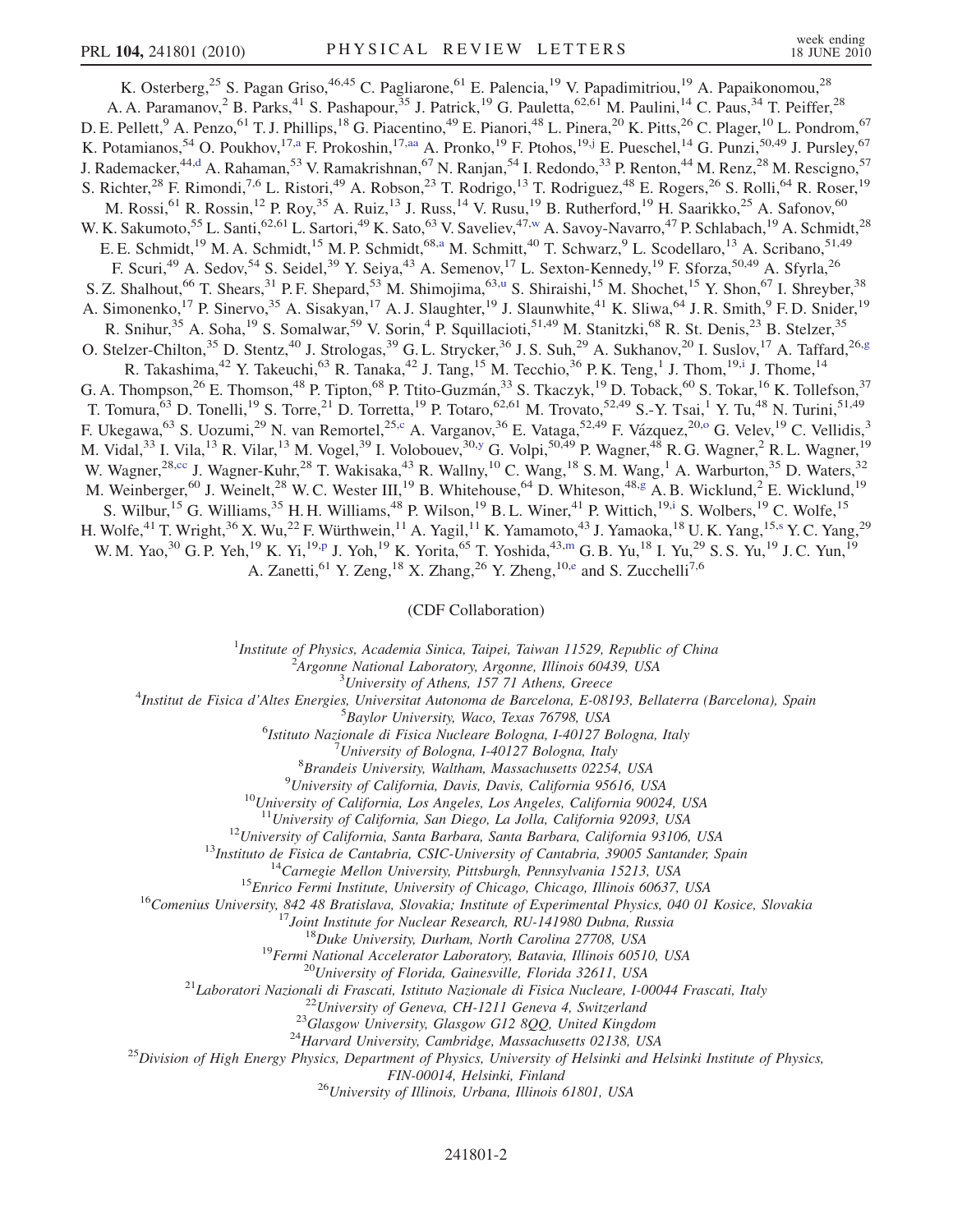<sup>27</sup>The Johns Hopkins University, Baltimore, Maryland 21218, USA<br><sup>28</sup>Institut für Experimentelle Kernphysik, Karlsruhe Institute of Technology, D-76131 Karlsruhe, Germany<br><sup>29</sup>Center for High Energy Physics: Kyungpook Nati

Seoul National University, Seoul 151-742, Korea;

Sungkyunkwan University, Suwon 440-746, Korea;

Korea Institute of Science and Technology Information, Daejeon 305-806, Korea;

Chonnam National University, Gwangju 500-757, Korea;

 $\begin{array}{c} \text{^{30}Ernest~Orlando~Lawrence~Berkeley~National~ Laboratory, Berkeley, California~94720, USA \\ \text{^{31}University of Liverpool, Liverpool~L69~7ZE, United Kingdom} \\ \text{^{32}University~College~London, London~WCIE~6BT, United Kingdom} \\ \text{^{33}Centro~de\;Investigaciones\;Energeticas Medioambientales y Tecnologicas, E-28040 Madrid, Spain} \\ \text{^{34}Massachusetts~Institute of Technology, Cambridge, Massachusetts 02139, USA} \\ \text{^{35}Institute of Particle Physics: McGill University, Montreal, Québec, Canada H3A~2T8; \\ \end{array}$ 

Simon Fraser University, Burnaby, British Columbia, Canada V5A 1S6;

University of Toronto, Toronto, Ontario, Canada M5S 1A7;

and TRIUMF, Vancouver, British Columbia, Canada V6T 2A3

<sup>36</sup>University of Michigan, Ann Arbor, Michigan 48109, USA<br><sup>37</sup>Michigan State University, East Lansing, Michigan 48824, USA<br><sup>38</sup>Institution for Theoretical and Experimental Physics, ITEP, Moscow 117259, Russia<br><sup>39</sup>Univers

<sup>44</sup>University of Oxford, Oxford OX1 3RH, United Kingdom<br><sup>45</sup>Istituto Nazionale di Fisica Nucleare, Sezione di Padova-Trento, I-35131 Padova, Italy<br><sup>46</sup>University of Padova, I-35131 Padova, Italy<br><sup>47</sup>LPNHE, Universite Pie

<sup>49</sup>Istituto Nazionale di Fisica Nucleare Pisa, I-56127 Pisa, Italy<br><sup>50</sup>University of Pisa, I-56127 Pisa, Italy<br><sup>51</sup>University of Siena, I-56127 Pisa, Italy<br><sup>52</sup>Scuola Normale Superiore, I-56127 Pisa, Italy<br><sup>53</sup>University

<sup>54</sup>Purdue University, West Lafayette, Indiana 47907, USA<br>
<sup>55</sup>University of Rochester, Rochester, New York 14627, USA<br>
<sup>55</sup>University of Rochester, Rochester, New York 14627, USA<br>
<sup>56</sup>The Rockefeller University, New York

<sup>68</sup>Yale University, New Haven, Connecticut 06520, USA (Received 29 April 2010; published 17 June 2010)

Using data from 2.9 fb<sup>-1</sup> of integrated luminosity collected with the CDF II detector at the Tevatron, we search for resonances decaying into a pair of on-shell gauge bosons,  $WW$  or  $WZ$ , where one W decays into an electron and a neutrino, and the other boson decays into two jets. We observed no statistically significant excess above the expected standard model background, and we set cross section limits at 95% confidence level on  $G^*$  (Randall-Sundrum graviton),  $Z'$ , and  $W'$  bosons. By comparing these limits to theoretical cross sections, mass exclusion regions for the three particles are derived. The mass exclusion theoretical cross sections, mass exclusion regions for the three particles are derived. The mass exclusion regions for  $Z<sup>t</sup>$  and W<sup>t</sup> are further evaluated as a function of their gauge coupling strength.

DOI: [10.1103/PhysRevLett.104.241801](http://dx.doi.org/10.1103/PhysRevLett.104.241801) PACS numbers: 14.70.Pw, 12.60.Cn, 13.85.Qk, 13.85.Rm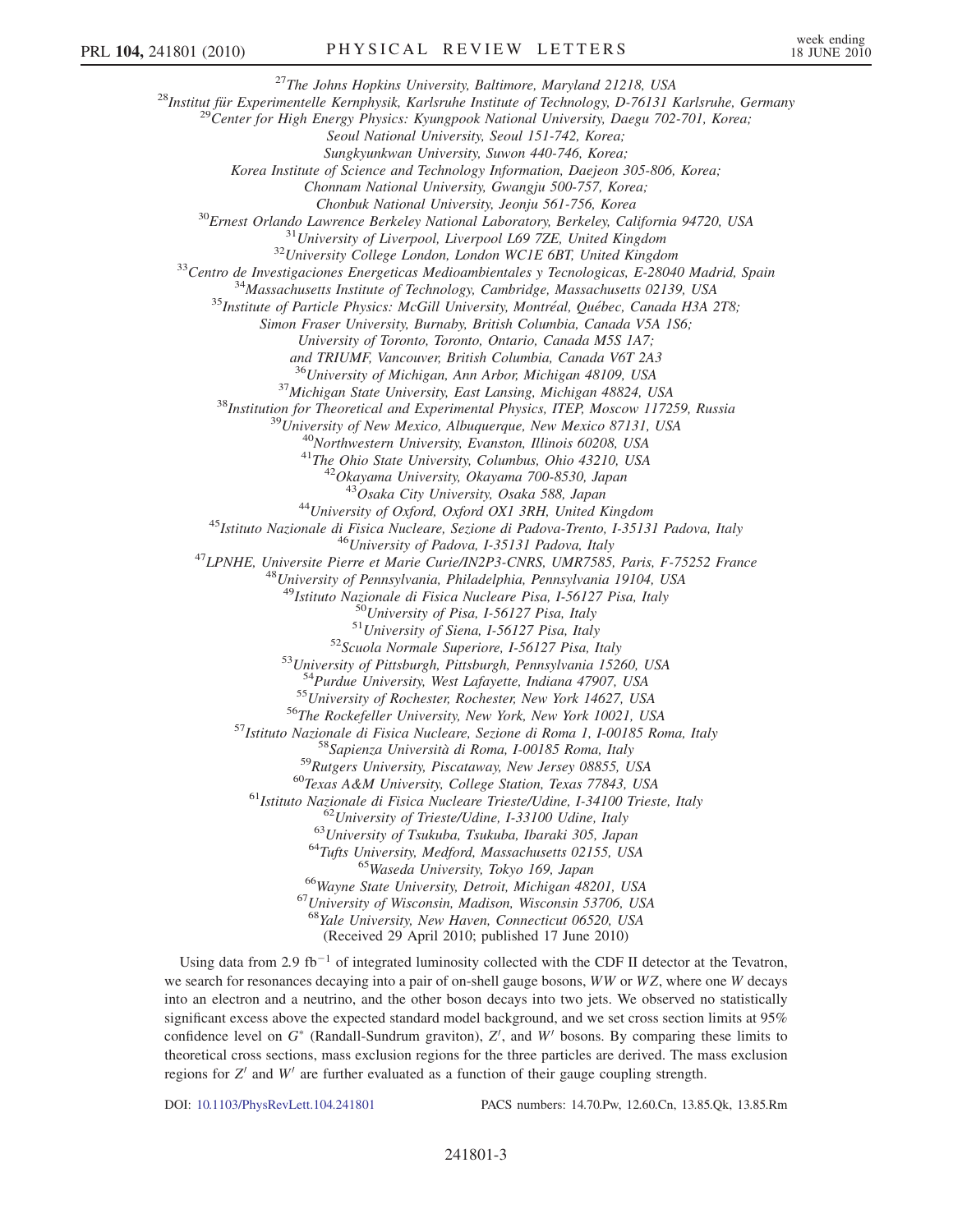Some models of new physics beyond the standard model predict particles that decay into pairs of on-shell bosons, for example Z',  $W'$  [[1](#page-10-24)], or the Randall-Sundrum graviton  $G^*$  [2]. Searches for these particles in different decay  $G^*$  [[2](#page-10-25)]. Searches for these particles in different decay<br>channels have been reported elsewhere  $[3-9]$ . Most of channels have been reported elsewhere [[3–](#page-10-26)[9](#page-10-27)]. Most of them used final states consisting of only leptons or photons. In this Letter we search for these particles in the form of diboson resonances where one boson is a W decaying into an electron and a neutrino, and the other is a W or Z which decays into two jets. This search has the advantage of detecting two types of diboson resonances, WW and WZ, with the same final-state topology. The hadronic decay mode of the W or Z to two jets has a higher branching fraction compared to the leptonic mode; however, the background from jets also increases. Thus we implement a selection based on transverse energy  $(E_T)$  [[10](#page-10-28)] of the detected objects in the final state to reduce standard model backgrounds and enhance sensitivity.

The diboson decay modes of  $Z<sup>t</sup>$  and  $W<sup>t</sup>$  directly probe the gauge coupling strength between the new and the standard model gauge bosons. The coupling strength strongly influences the decay branching ratios and the natural widths of the new gauge bosons. In an extended gauge model theory [\[1](#page-10-24)] the standard model coupling strength,  $g \cos \theta_w$ , is replaced by  $\xi g \cos \theta_w$ , where  $\xi = C(M_w/M_v)^2$ . C is a parameter that sets the coupling  $C(M_W/M_V)^2$ , C is a parameter that sets the coupling<br>strength and M<sub>V</sub> is the mass of the new gauge boson  $Z'$ strength, and  $M_V$  is the mass of the new gauge boson, Z' or W'. We set cross section limits on Z' and W' as a function of mass and of  $\zeta$  Our results extend the sensitivity function of mass and of  $\xi$ . Our results extend the sensitivity<br>beyond the CDE Run I W' results [11] with almost 30 times beyond the CDF Run I  $W'$  results [[11](#page-10-29)] with almost 30 times the integrated luminosity, and, for the first time, set  $Z'$ limits as a function of mass and gauge coupling strength. For  $G^*$ , the coupling constant  $k/\bar{M}_{\text{Pl}}$  dictates the branching<br>ratio and natural width [2] where k and  $\bar{M}_{\text{Pl}}$  are respec-ratio and natural width [[2](#page-10-25)], where k and  $\bar{M}_{\text{Pl}}$  are, respectively, the curvature of the extra dimension and the reduced Planck mass scale. This is also the first search for the  $G^*$  in the WW decay mode the WW decay mode.

This analysis is based on data corresponding to an integrated luminosity of 2.9 fb<sup>-1</sup> collected using the CDF II detector between March 2002 and February 2008. The detector is approximately forward-backward and azimuthally symmetric. The detector elements relevant to this analysis are the tracking system and the calorimeters. The tracking system consists of an eight-layer silicon tracker [\[12\]](#page-10-30) surrounded by a 96-layer open-cell drift chamber (COT) [\[13\]](#page-10-31). The fiducial coverage of the COT is  $|\eta|$  < <sup>1</sup>:<sup>0</sup> [\[10](#page-10-28)], and the silicon detector extends the coverage to  $|\eta|$  < 2.0. The integrated tracking system is contained within a superconducting solenoid, providing a 1.4 T magnetic field. Surrounding the tracking system are the electromagnetic (EM) and hadronic calorimeters [\[14\]](#page-10-32), divided into "central" ( $|\eta|$  < 1.1) and "plug" (1.1 <  $|\eta|$  < 3.6) regions. The calorimeters are made of lead (EM) and iron (hadronic) absorbers sandwiched between plastic scintillators that provide measurements of shower energies. At approximately the shower maximum, the EM calorimeters contain fine-grained detectors [\[15\]](#page-10-33) for measuring shower positions and profiles.

As we are looking for events with an electron, a neutrino, and two jets, we start with data that were collected with an online selection requirement of a central electron with  $|\eta|$  < 1 and  $E_T$  > 18 GeV. From this data set we select events that have an isolated electron [\[16\]](#page-10-34) with  $E_T$  > 30 GeV, a neutrino identified by the requirement that the missing  $E_T(\not{E_T}) > 30$  GeV, two or three jets with  $|\eta|$  < 2.5 and  $E_T > 30$  GeV, and an overall  $H_T > 150$  GeV, where  $H_T$  is the scalar sum of the electron  $E_T$ , the  $\not\hspace{-.15cm}/F_T$ , and the  $E_T$  of all jets [[17\]](#page-10-35).

To form a WW or WZ hypothesis for the selected events, the electron and  $\not{\!\mathit{E}}_T$  are first combined to form a W candidate. Because the longitudinal component of the neutrino momentum  $(E_z^{\nu})$  is not available, the invariant mass of the electron and  $\vec{k}_r$  is artificially set to the W mass. With this electron and  $\not{\!\mathbf{E}}_T$  is artificially set to the W mass. With this assumption, the conservation of energy and momentum results in a quadratic equation for  $E_z^{\nu}$ . If the discriminant<br>of the quadratic equation is negative, the combination is of the quadratic equation is negative, the combination is discarded. If it is positive, there are two solutions and both are kept. In addition, two jets are combined to form a second W candidate or a Z candidate. In the case of a W candidate, we require the two-jet invariant mass  $(M_{ij})$  to fall between 65 and 95 GeV/ $c^2$ , corresponding to  $\pm 1.5\sigma$ of the expected reconstructed W resolution. In the case of a Z candidate, this window is between 75 and 105 GeV/ $c^2$ . For a three-jet event, there are three two-jet invariant mass combinations. In this case only the pair with the invariant mass closest to either the W or the Z mass is kept in order to reduce the combinatorial background. The reconstructed W or Z candidates are then combined to form the final WW or WZ invariant mass.

Twelve standard model processes are considered as background for this analysis:  $W(\rightarrow e^{\pm} \nu)$  + jets, QCD jets, tī, WW,  $Z(\rightarrow e^+e^-)$  + jets,  $W(\rightarrow \tau^{\pm}\nu)$  + jets, single<br>top, WZ, W<sub>2</sub>,  $Z \rightarrow \tau^+\tau^-$ , 22, and ZZ. The dominating top, WZ,  $W\gamma$ ,  $Z \rightarrow \tau^+\tau^-$ ,  $\gamma\gamma$ , and ZZ. The dominating background is  $W +$  jets whose contribution is estimated by Monte Carlo simulation using the ALPGEN [\[18\]](#page-10-36) event generator, interfaced to PYTHIA [\[19\]](#page-10-37) for parton showering and followed by the GEANT 3 [[20](#page-10-38)] based CDF II detector simulation. With the exception of the QCD jet background, the rest of the background processes are all estimated by Monte Carlo simulation using the PYTHIA event generator. The cross sections used for the simulated background processes are obtained from next-to-leading order (NLO) calculations.

The QCD jet background comes from events with three or more jets where one of the jets is misidentified as an electron. With this misidentified electron, the event may pass through subsequent event selection criteria and the reconstruction processes. The contribution of the QCD jet background is estimated using a data set that has an online selection requirement of one jet with  $E_T > 20$  GeV. We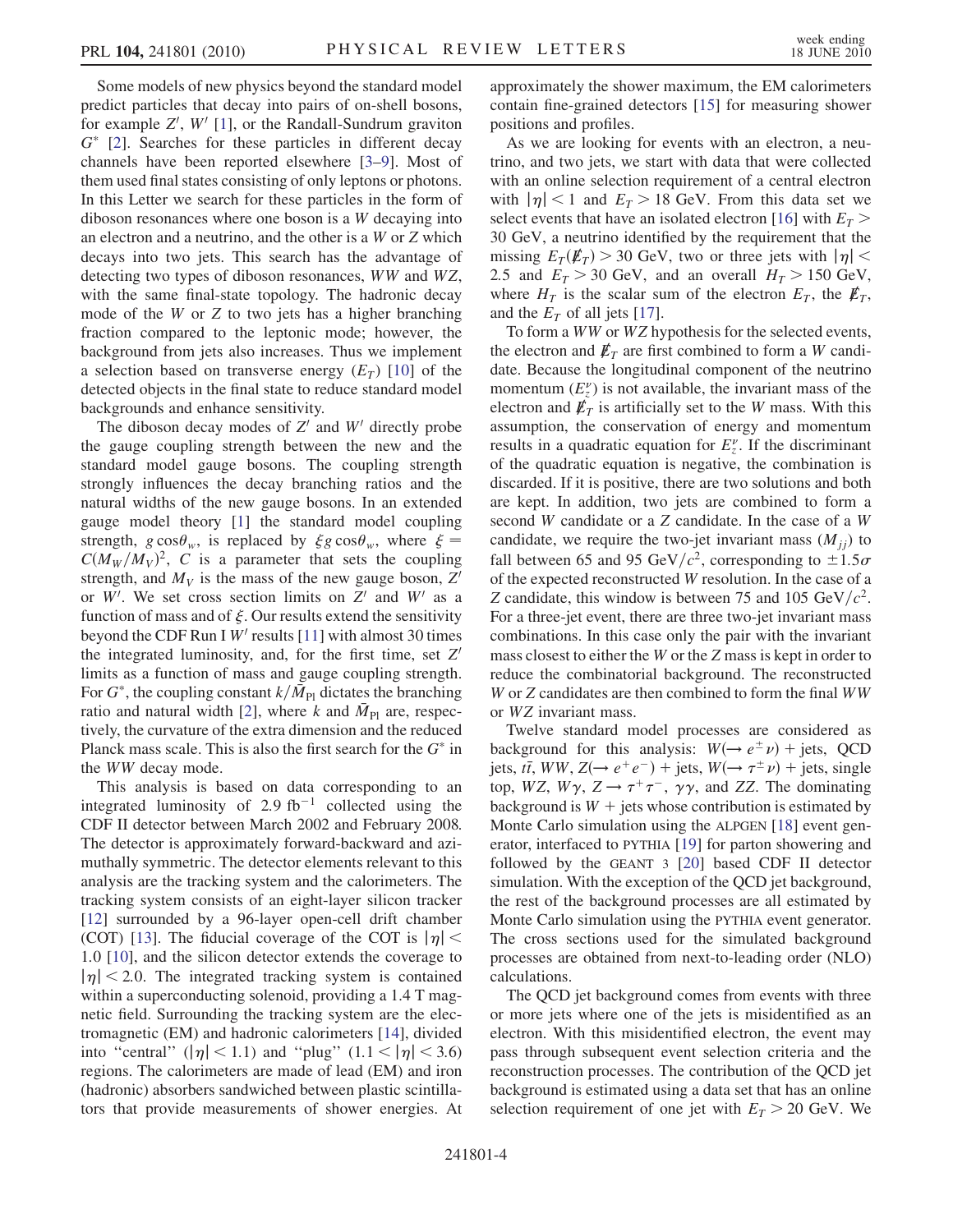<span id="page-7-0"></span>

FIG. 1 (color online).  $\not\mathbb{E}_T$  spectrum from events with an electron and two jets. The vertical line marks the  $E_T > 30$  GeV cut. The QCD component is scaled such that data and expected background match at the peak area where no signal is expected. "Others" background includes:  $Z(\rightarrow e^+e^-)$  + jets, single top,  $WZ$ ,  $W\gamma$ ,  $Z \rightarrow \tau^+\tau^-$ ,  $\gamma\gamma$ , and ZZ.

first exclude events that have any identified electrons, then each jet in the central region is treated as an electron with a weight corresponding to the probability that a jet is misidentified as an electron. This probability is a function of jet  $E_T$  and varies from  $10^{-4}$  at 30 GeV to  $10^{-3}$  above 100 GeV [[6\]](#page-10-39). The misidentified electron is combined with the  $E_T$  and then with two jets to form WW or WZ candidates as described earlier. The resulting QCD jet background is normalized to the data by matching the  $\not\hspace{-.15cm}/\,$ spectrum between data and expected background at their peaks around 10 GeV, where little signal is expected and the QCD jet background dominates. This normalization factor is used for the QCD jet contribution throughout the analysis. Figure [1](#page-7-0) shows the resulting  $E_T$  spectrum for events with an electron and two jets that would have passed the event selection criteria except for the  $\not\!\!E_T > 30~\rm GeV$ cut.

The systematic uncertainties taken into account in the background calculations are the following, listed by decreasing significance: jet energy scale (JES) uncertainty [\[21\]](#page-10-40), theoretical cross section uncertainty [[22](#page-10-41)], luminosity uncertainty [\[23\]](#page-10-42), and jet misidentification rate uncertainty. The dominating systematic uncertainty is the JES uncertainty which amounts to  $\sim$ 13% of the estimated background. The cross section and luminosity uncertainties are  $~6\%$  each.

Signal detection efficiencies are also determined from simulated events using the PYTHIA event generator. For a set of selected mass values ranging from 165 GeV/ $c^2$  to 1000 GeV/ $c^2$ , the three types of particles are simulated:  $G^*$  with  $k/\bar{M}_{\text{Pl}} = 0.1$ ,  $Z^{\bar{\imath}}$  and  $\bar{W}^{\bar{\imath}}$  with PYTHIA default<br>settings corresponding to the extended gauge model with settings corresponding to the extended gauge model with a suppression factor  $\xi = (M_W/M_V)^2$ , i.e.,  $C = 1$ . The reconstructed signals are Gaussian in shape and the mass a suppression factor  $\xi = (M_W/M_V)^2$ , i.e.,  $C = 1$ . The reconstructed signals are Gaussian in shape, and the mass resolution is linearly proportional to the generated mass values, varying from 20 GeV/ $c^2$  at 200 GeV/ $c^2$  mass to 80 GeV/ $c^2$  at 1000 GeV/ $c^2$  mass. For calculating the efficiencies we choose an acceptance mass window corresponding to  $\pm 1.5$  times the reconstructed signal resolution. This choice gives a good signal to background ratio. The same acceptance mass windows are also used to obtain the number of background events.

The systematic uncertainties taken into account for the signal acceptance, defined as the product of signal detection efficiency and integrated luminosity, in order of decreasing significance, are: jet energy scale (JES) uncertainty, luminosity uncertainty, initial state radiation (ISR) uncertainty, final state radiation (FSR) uncertainty, and parton distribution function (PDF) uncertainty. Similarly to the background uncertainties, the JES uncertainty dominates the systematic uncertainties and varies from 12% at 170 GeV/ $c^2$  mass to 6% at 700 GeV/ $c^2$  mass for  $G^*$ , 13% (170 GeV/ $c^2$ ) to 6% (1000 GeV/ $c^2$ ) for Z',<br>and 9% (190 GeV/ $c^2$ ) to 6% (1000 GeV/ $c^2$ ) for W' JSR and 9% (190 GeV/ $c^2$ ) to 6% (1000 GeV/ $c^2$ ) for W'. ISR,<br>ESR and PDE uncertainties are of the order of 1%–3% each FSR and PDF uncertainties are of the order of 1%–3% each and decrease with increasing diboson mass.

In order to improve sensitivity at higher mass, additional sets of higher  $E_T$  cuts for the constituent particles (observed in the detector as electron,  $\not \! \! E_T$  from neutrino, and jets) are tried. Two series of the  $E_T$  cut sets are imple-

<span id="page-7-1"></span>

FIG. 2 (color online). Invariant mass distributions with optimal set of  $E<sub>T</sub>$  cuts for 600 GeV/ $c<sup>2</sup>$  signals superimposed on the backgrounds. Left to right:  $G^*(WW)$ ,  $Z'(WW)$ ,  $W'(WZ)$ .  $G^*$  and  $Z'$  are the same decay mode (WW) but with different optimal selections  $Z'$  and  $W'$  have the same optimal selection but different decay modes (WW ys WZ). T selections. Z' and W' have the same optimal selection but different decay modes (WW vs WZ). The 600 GeV/ $c^2$  mass signals shown correspond to the expected theoretical cross sections.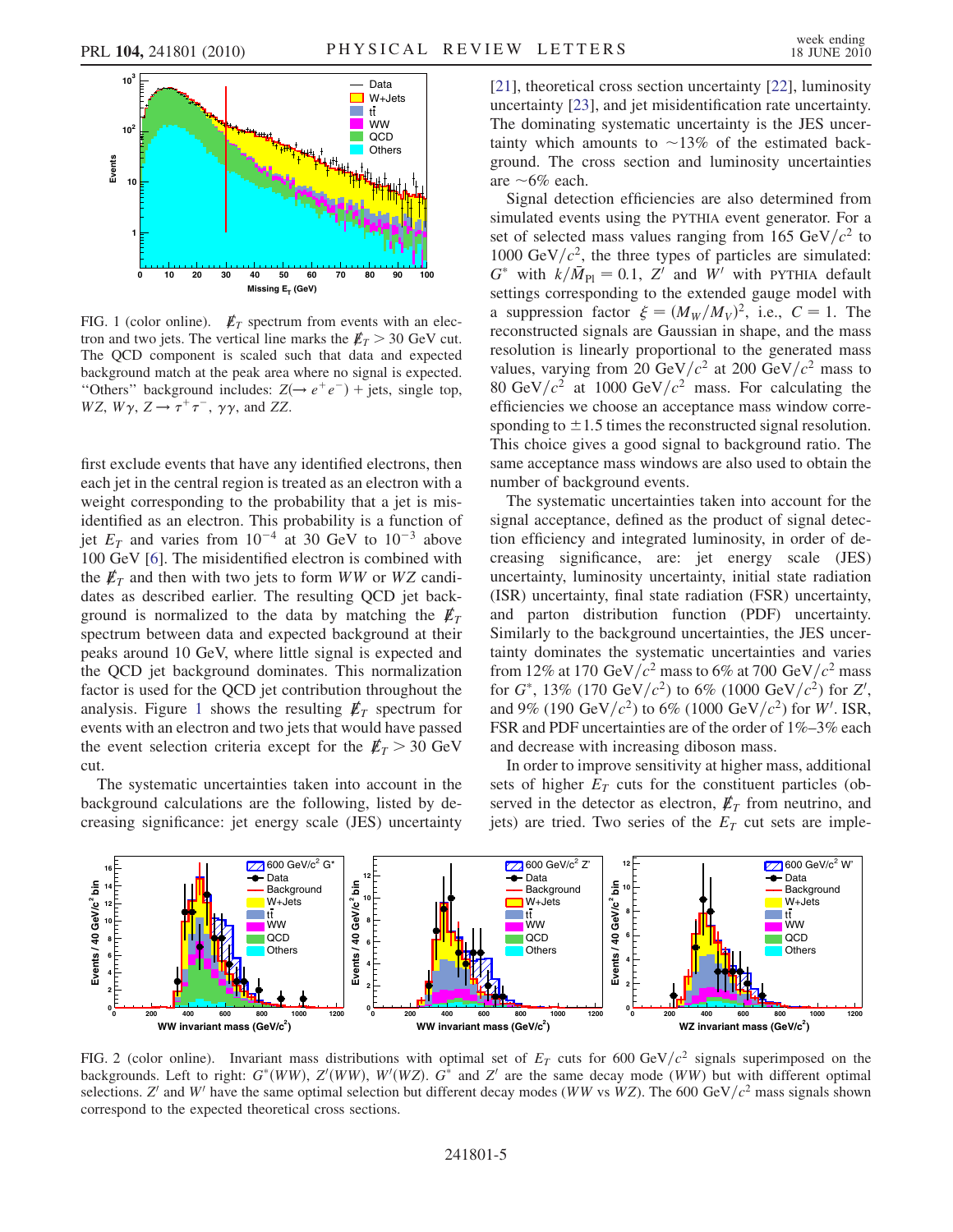<span id="page-8-0"></span>TABLE I. Percentage fractional background compositions in Fig. [2.](#page-7-1) The uncertainties include both statistical and systematic uncertainties.

|                   | $G^*(WW)$      | Z'(WW)          | W'(WZ)         |
|-------------------|----------------|-----------------|----------------|
| $W + \text{jets}$ | $31.8 \pm 8.2$ | $33.0 \pm 10.0$ | $36.8 \pm 9.7$ |
| $t\bar{t}$        | $19.6 \pm 2.7$ | $35.1 \pm 4.0$  | $37.4 \pm 5.2$ |
| WW                | $10.7 \pm 3.2$ | $15.2 \pm 2.8$  | $13.4 \pm 3.2$ |
| QCD jets          | $32.7 \pm 6.5$ | $5.1 \pm 1.0$   | $5.6 \pm 1.1$  |
| Others            | $5.3 \pm 0.9$  | $2.4 \pm 0.9$   | $3.4 \pm 1.0$  |

mented. The first series requires a higher  $E_T$  on all four participating particles ranging from 40 GeV to 80 GeV in steps of 10 GeV. The second series requires a higher  $E_T$  on only one daughter particle from each of the decaying bosons, i.e., a higher  $E_T$  for either the electron or the neutrino, and the same higher  $E_T$  for one of the two jets. The  $E_T$  values in this series range from 40 GeV to 120 GeV in steps of 10 GeV. For each set of  $E_T$  cuts the systematic uncertainties for the backgrounds and the acceptances are reevaluated, but are found to be not very sensitive to the variations.

To find the optimal set of  $E_T$  cuts at each selected mass point, the expected cross section limits, which are based only on the background and the signal acceptance, are calculated for each set of cuts. We found that the first series of  $E_T$  cuts gives the best expected limits for  $Z'$  and  $W'$ ,<br>while the second series is best for  $G^*$ . The optimal  $E_T$  cuts while the second series is best for  $G^*$ . The optimal  $E_T$  cuts<br>for each particle type are then selected from their own for each particle type are then selected from their own optimal series. The sets that give the best expected limits are chosen without reference to their impact on the data sample. Although the background processes respond differently to the two series of  $E<sub>T</sub>$  cuts, the best expected limits obtained from each series are very similar. Generally, as the mass increases the higher  $E_T$  cuts yield better expected limits.

We use a Bayesian method [\[24\]](#page-10-43) to calculate cross section limits. Inputs to the calculation are signal acceptance, estimated background, and observed data. The signal acceptance and background are assigned priors and modeled via a Monte Carlo method that allows correlation of un-

<span id="page-8-2"></span>TABLE II. Mass exclusion region at 95% C.L. with  $k/\bar{M}_{\text{Pl}}$ 0.1 for  $G^*$ , and  $\xi = (M_W/M_V)^2$  (C = 1) for Z' and W'.

|                                  |      |                    | W'      |
|----------------------------------|------|--------------------|---------|
| Expected Exclusion (GeV/ $c^2$ ) | <632 | $257 - 630$        | 381–421 |
| Observed Exclusion (GeV/ $c^2$ ) |      | $\leq 607$ 247-544 | 285–516 |

certainties between acceptance and background. In our analysis, the JES and luminosity uncertainties in the acceptance and in the background are correlated. The expected limits are calculated by simulating observed data based on the expected background with Poisson fluctuations.

Figure [2](#page-7-1) shows typical invariant mass distributions reconstructed for each particle type for a mass of 600 GeV/ $c^2$  using the optimal set of  $E_T$  cuts in each case. The WW invariant mass distributions are shown for  $G^*$  and  $Z'$ , and the WZ invariant mass distribution is shown<br>for W'. The optimal set of  $F_T$  cuts for  $G^*$  at 600 GeV/ $c^2$  is for W'. The optimal set of  $E_T$  cuts for  $G^*$  at 600 GeV/ $c^2$  is from the second series with  $F_T > 120$  GeV while both  $Z'$ from the second series with  $E_T > 120$  GeV, while both Z' and W' favor the first series with  $E_T > 60$  GeV. The background compositions, as shown in Table [I](#page-8-0), are found to be more sensitive to the different sets of  $E<sub>T</sub>$  cuts than to the different decay types (*WW* or *WZ*). For *Z'* and *W'*, the OCD jet background has a much lower contribution owing QCD jet background has a much lower contribution owing to the stricter  $E_T$  requirements.

Without a statistically significant excess above the expected background in the invariant mass plots, we calculate the cross section limits at 95% confidence level (C.L.) for the observed data. Figure [3](#page-8-1) shows the observed and the expected 95% C.L. cross section limits overlaid with theoretical cross sections. The theoretical cross sections for  $G^*$ <br>and  $Z'$  are calculated from PYTHIA version 6.216, and a and  $Z<sup>'</sup>$  are calculated from PYTHIA version 6.216, and a constant  $K$  factor of 1.3 is applied to take into account the NLO correction [\[4–](#page-10-44)[6](#page-10-39)]. The theoretical cross section for  $W'$ is derived from a NLO calculation [\[25\]](#page-10-45). The upper right inserts in Fig. [3](#page-8-1) show ratios of the limits to the theoretical cross sections. Where the ratio is below one the mass region is excluded. Table [II](#page-8-2) summarizes the mass exclusion regions from the figures.

<span id="page-8-1"></span>

FIG. 3 (color online). Cross section limits at 95% C.L. Left to right:  $G^*$ ,  $Z'$ ,  $W'$ . Inserts at upper right are cross section limits divided by the theoretical cross sections. The  $1\sigma$  and  $2\sigma$  bands are shown for by the theoretical cross sections. The  $1\sigma$  and  $2\sigma$  bands are shown for the expected limits.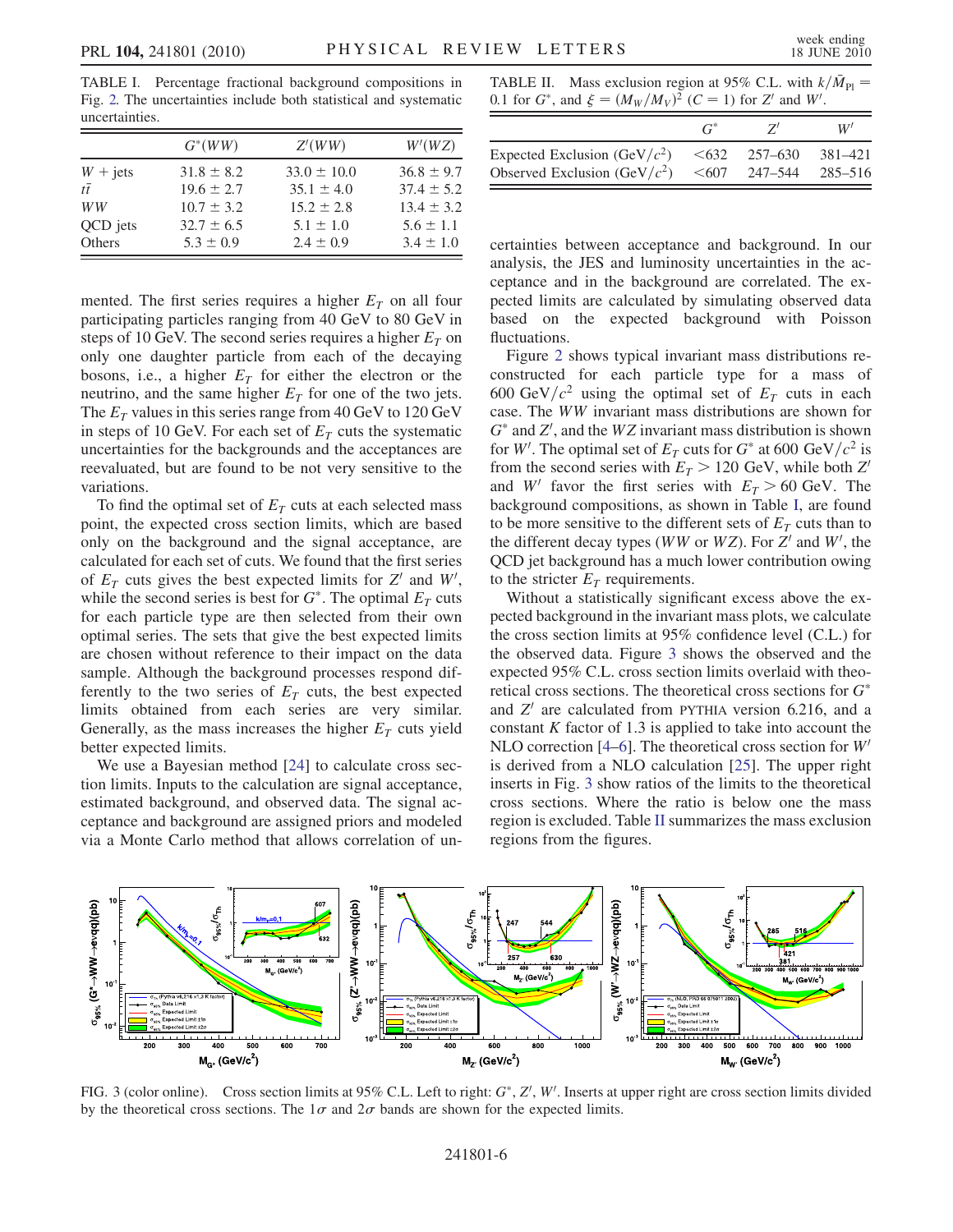<span id="page-9-7"></span>

FIG. 4 (color online). Z' (left) and W' (right) exclusion regions as a function of mass and  $\xi$ . The  $\xi = (M_W/M_V)^2$  (i.e.,  $C = 1$ ) lines<br>indicate PVTHA defaults and are commonly used for mass exclusion regions. The vertica FIG. 4 (color online). Z' (left) and W' (right) exclusion regions as a function of mass and  $\xi$ . The  $\xi = (M_W/M_V)^2$  (i.e.,  $C = 1$ ) lines indicate PYTHIA defaults and are commonly used for mass exclusion regions. The vertic Also shown in the  $W'$  plot is the CDF Run I result.

The results shown in Fig. [3](#page-8-1) and Table [II](#page-8-2) for  $Z'$  and  $W'$  are based on a gauge coupling mixing factor of  $\xi = C(M_{\text{av}}/M_{\text{av}})^2$  with  $C = 1$  Since signal acceptance is the  $C(M_W/M_V)$ only quantit  $C(M_W/M_V)^2$ , with  $C = 1$ . Since signal acceptance is the only quantity that changes with  $\xi$  in the cross section limit<br>calculation, at each mass point we reevaluate signal accencalculation, at each mass point we reevaluate signal acceptances for different  $\xi$  values and calculate cross section<br>limits as a function of  $\xi$ . Comparing the calculated and limits as a function of  $\xi$ . Comparing the calculated and<br>theoretical cross sections as a function of  $\xi$  a  $\xi$  exclusion theoretical cross sections as a function of  $\xi$ , a  $\xi$  exclusion<br>region is derived at each mass point. These  $Z'$  and  $W'$ region is derived at each mass point. These  $Z'$  and  $W'$ exclusion regions are shown in Fig. [4.](#page-9-7) The branching ratio of Z' or W' to fermions decreases as  $\xi$  increases. This is<br>opposite to the diboson decay modes where branching opposite to the diboson decay modes where branching ratios increase as  $\xi$  increases. Most Z' or W' search results<br>16.71 report mass limits along the  $\xi = (M_{\rm m}/M_{\rm m})^2$  line and [\[6,](#page-10-39)[7](#page-10-46)] report mass limits along the  $\xi = (M_W/M_V)^2$  line and<br>we have also done so for comparison. However, the dibo-[6,7] report mass limits along the  $\xi = (M_W/M_V)^2$  line and<br>we have also done so for comparison. However, the diboson decay modes and the fermionic decay modes are sensitive to different parts of the gauge coupling strength phase space, so searches for bosonic and fermionic decays of  $Z'$  and  $W'$  are complementary to each other. The  $W'$ result shown in Fig. [4](#page-9-7) is significantly improved compared to the previous result from CDF Run I [\[11\]](#page-10-29). The  $Z'$  result shown is the first to set an exclusion region as a function of  $\xi$  and mass.

-In conclusion, we have searched for new particles decaying into a pair of bosons in the electron,  $E_T$ , and two jets final state. In data from an integrated luminosity of  $2.9 \text{ fb}^{-1}$ , no significant excess over the standard model prediction is observed. Cross section limits at 95% C.L. and mass exclusion regions have been obtained for a Randall-Sundrum graviton,  $Z'$  and  $W'$  bosons. The  $W'$ exclusion region in the  $\xi - M_{W'}$  plane has been extended<br>significantly compared to the previous measurement. We significantly compared to the previous measurement. We have also presented the Z' exclusion region in the  $\xi - M_{Z'}$ have also presented the  $Z'$  exclusion region in the  $\xi - M_{Z'}$ <br>plane for the first time. We set the most stringent mass limits on  $W'$  and  $Z'$  bosons.

We thank the Fermilab staff and the technical staffs of the participating institutions for their vital contributions. This work was supported by the U.S. Department of Energy and National Science Foundation; the Italian Istituto Nazionale di Fisica Nucleare; the Ministry of Education, Culture, Sports, Science and Technology of Japan; the Natural Sciences and Engineering Research Council of Canada; the National Science Council of the Republic of China; the Swiss National Science Foundation; the A. P. Sloan Foundation; the Bundesministerium für Bildung und Forschung, Germany; the World Class University Program, the National Research Foundation of Korea; the Science and Technology Facilities Council and the Royal Society, UK; the Institut National de Physique Nucleaire et Physique des Particules/CNRS; the Russian Foundation for Basic Research; the Ministerio de Ciencia e Innovación, and Programa Consolider-Ingenio 2010, Spain; the Slovak R& D Agency; and the Academy of Finland.

- <span id="page-9-5"></span>[b](#page-3-1)Visitor from University of Massachusetts Amherst, Amherst, MA 01003, USA.
- <span id="page-9-3"></span>[c](#page-4-0) Visitor from Universiteit Antwerpen, B-2610 Antwerp, Belgium.
- <span id="page-9-6"></span>[d](#page-3-2) Visitor from University of Bristol, Bristol BS8 1TL, United Kingdom.
- <span id="page-9-4"></span>[e](#page-4-1) Visitor from Chinese Academy of Sciences, Beijing 100864, China.
- <span id="page-9-2"></span>[f](#page-3-3) Visitor from Istituto Nazionale di Fisica Nucleare, Sezione di Cagliari, 09042 Monserrato (Cagliari), Italy.
- [g](#page-3-4) Visitor from University of California Irvine, Irvine, CA 92697, USA.

<span id="page-9-1"></span><span id="page-9-0"></span>[a](#page-3-0) Deceased